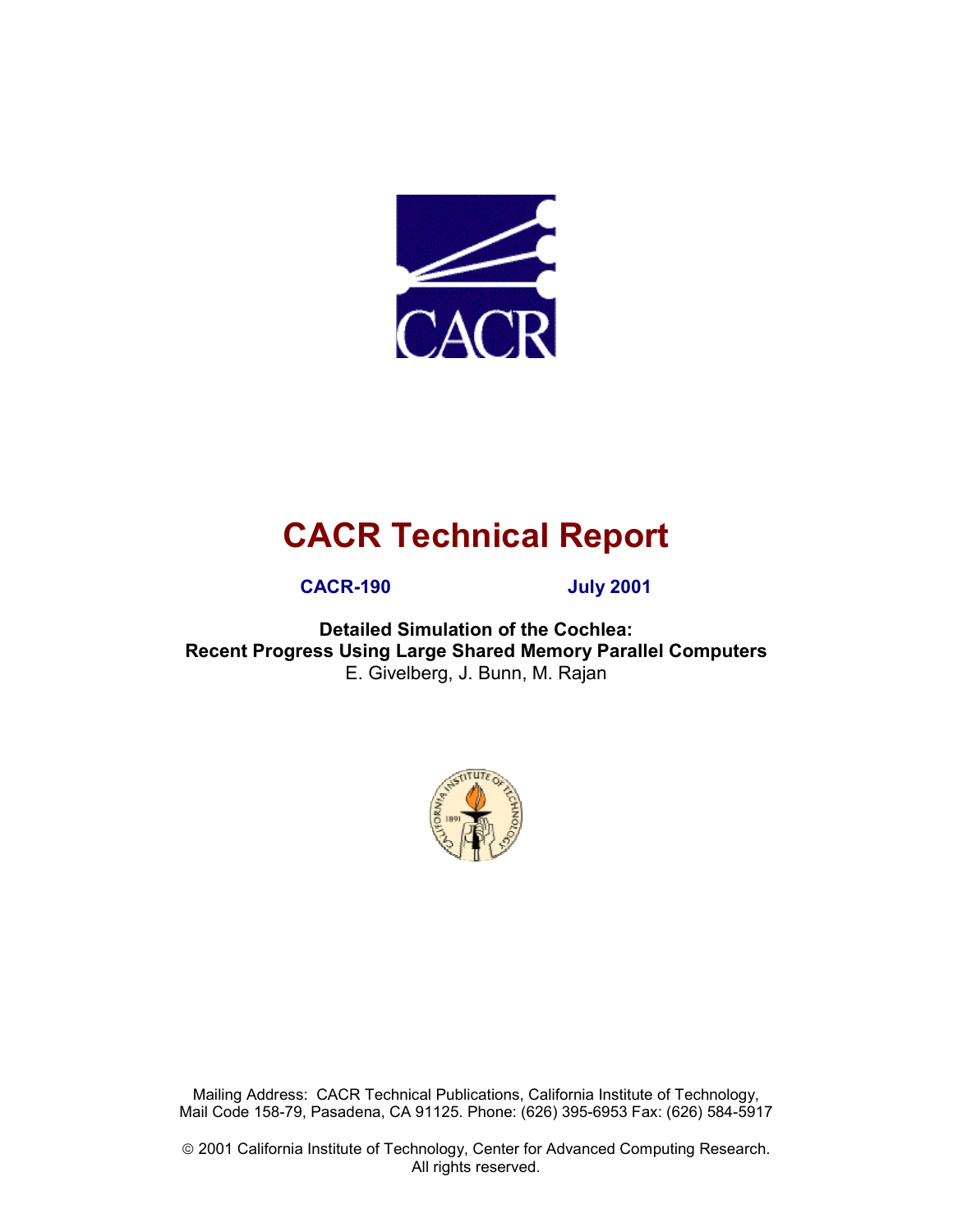#### **Detailed Simulation of the Cochlea: Recent Progress Using Large Shared Memory Parallel Computers**

E. Givelberg Department of Mathematics, University of Michigan, Ann Arbor, MI givelbrg@cims.nyu.edu

J. Bunn Center for Advanced Computing Research, Caltech, Pasadena, CA julian@cacr.caltech.edu

M. Rajan Hewlett Packard Corporation, Anaheim, CA mrajan@cacr.caltech.edu

We have developed and are refining a detailed threedimensional computational model of the human cochlea. The model uses the immersed boundary method to calculate the fluid-structure interactions produced in response to incoming sound waves. An accurate cochlear geometry obtained from physical measurements is incorporated. The model includes a detailed and realistic description of the various elastic structures present. Initially, a macro-mechanical computational model was developed for execution on a CRAY T90 at the San Diego Supercomputing Center. This code was ported to the

latest generation of shared memory high performance servers from Hewlett Packard. Using compiler generated threads and OpenMP directives, we have achieved a high degree of parallelism in the executable, which has made possible to run several large scale numerical simulation experiments to study the interesting features of the cochlear system. In this paper, we outline the methods, algorithms and software tools that were used to implement and fine tune the code, and discuss some of the simulation results.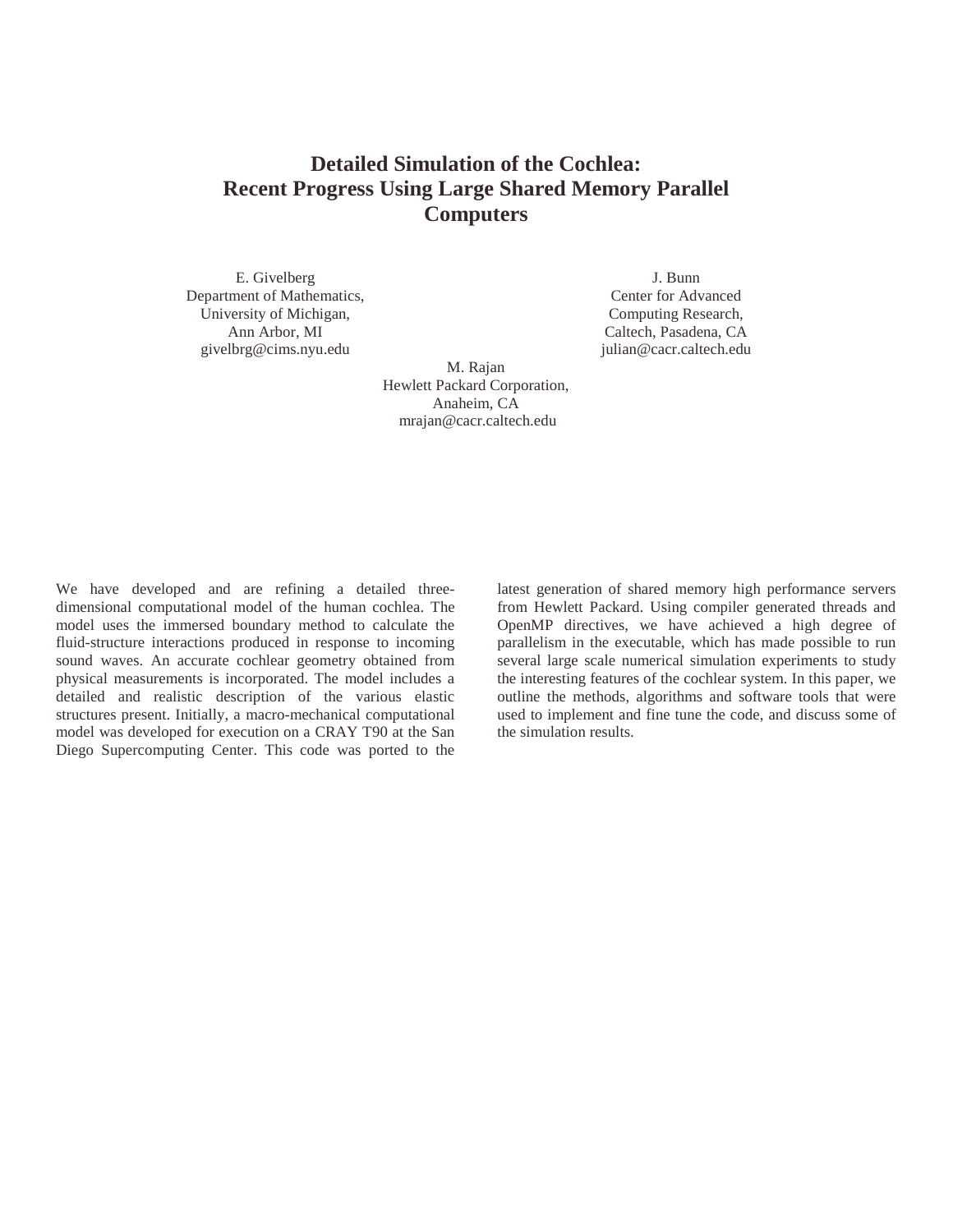# **Background**

The cochlea is the part of the inner ear where acoustic signals are transformed into neural pulses that are then signaled to the brain. It is a small snail-shell-like cavity in the temporal bone, which has two openings, the oval window and the round window. The cavity is filled with fluid and is sealed by two elastic membranes that cover the windows. The spiral canal of the cochlea is divided lengthwise into two passages by the socalled basilar membrane. These passages are the scala vestibuli and scala tympani and they connect with each other at the apex, called the helicotrema. External sounds set the ear drum in motion, which is conveyed to the inner ear by the ossicles, three small bones of the middle ear, the malleus, incus and stapes. The ossicles function as an impedance matching device, focusing the energy of the ear drum on the oval window of the cochlea. The piston-like motion of the stapes against the oval window displaces the fluid of the cochlea, so generating traveling waves that propagate along the basilar membrane.

Practically everything we know about the waves in the cochlea was discovered in the 1940s by Georg von Békésy<sup>1</sup> who carried out experiments in cochleae extracted from human cadavers. Despite its name the basilar membrane is in fact an elastic shell whose stiffness varies exponentially with length. (Unlike an elastic membrane, an elastic shell is not under inner tension, i.e. when it is cut the edges do not pull apart.) The basilar membrane's elastic properties have an important role in the wave mechanics of the cochlea. It is observed that a pure tone input generates a traveling wave that reaches its peak at a specific location along the basilar membrane: the position of the peak depends on the frequency of the tone. Complex sounds composed of several pure tones evoke a basilar membrane response that is similar to a superposition of the membrane's responses to the constituent frequencies. Resting on the basilar membrane is the microscopic organ of Corti, a complicated structure containing sensory receptors called hair cells. The hair cells detect fluid motion and provide input to the afferent nerve fibers that send action potentials to the brain. Thus, a pure tone input activates only a narrow band of hair cells depending on its frequency. These characteristic frequencies are monotonically decreasing along the basilar membrane from the stapes to the helicotrema.

Mathematically, the macro-mechanical system of the cochlea can be described by the Navier-Stokes equations of incompressible fluid mechanics coupled with equations describing the elastic properties of the basilar membrane and the membranes of the oval and the round windows. The mathematical problem of solving this system of partial differential equations on a three-dimensional domain with intricate curved geometry is very difficult. Since the displacements of the basilar membrane are extremely small (on

a nanometer scale), the system operates in a linear regime. Analysis shows that the waves in the cochlea resemble shallow water waves $2$ 

While the macro-mechanics of the cochlea break up the incoming sound into its frequency components, it was suggested as early as 1948 that a passive mechanical system cannot explain the extreme sensitivity and frequency selectivity of the cochlea; some kind of amplification is necessary<sup>3</sup>. Indeed, analysis of cochlear macro-mechanics suggests that the traveling wave focusing is not sufficiently sharp, with some estimates suggesting that, at its threshold, human hearing is about a hundred times more sensitive than expected from a passive macro-mechanical filter of the cochlea.

The study of the active mechanism of the cochlea is the ultimate goal of this project. This paper describes the preliminary step towards that goal, namely the construction of a comprehensive three-dimensional computational model of the cochlear passive macro-mechanics.

Extensive research in cochlear modeling has been carried out over the years. Because of mathematical difficulty mostly simplified one or two-dimensional models that sought to incorporate some of cochlear features have been studied. Several three-dimensional models have been reported, such as Kolston's model**<sup>4</sup> ,** intended to simulate the micro-mechanics of the cochlear partition in the linear regime (i.e. near the threshold of hearing), and Parthasarati, Grosh and Nuttal's<sup>5</sup> hybrid analytical-computational model using WKB approximations and finite-element methods. The model we have constructed is the only model that incorporates the full curved three-dimensional geometry of the cochlea, uses the viscous non-linear Navier-Stokes fluid equations, uses a shell theory to model the basilar membrane and incorporates detailed elastic models of the other materials.

### **The Cochlea Model**

The small size and the complex geometry of the cochlea make it very difficult to measure the vibrations of the basilar membrane in vivo. We have constructed a three-dimensional computational model of the cochlea using the immersed boundary method in order to study cochlear mechanics.

The immersed boundary method of Peskin and McQueen<sup>6</sup> is a general numerical method for modeling an elastic material immersed in a viscous incompressible fluid. It has proved to be particularly useful for computer simulation of various biofluid dynamic systems. In this framework the elastic (and possibly active) biological tissue is treated as a collection of elastic fibers immersed in a viscous incompressible fluid. For details of this formulation of the method together with references to many applications see [6].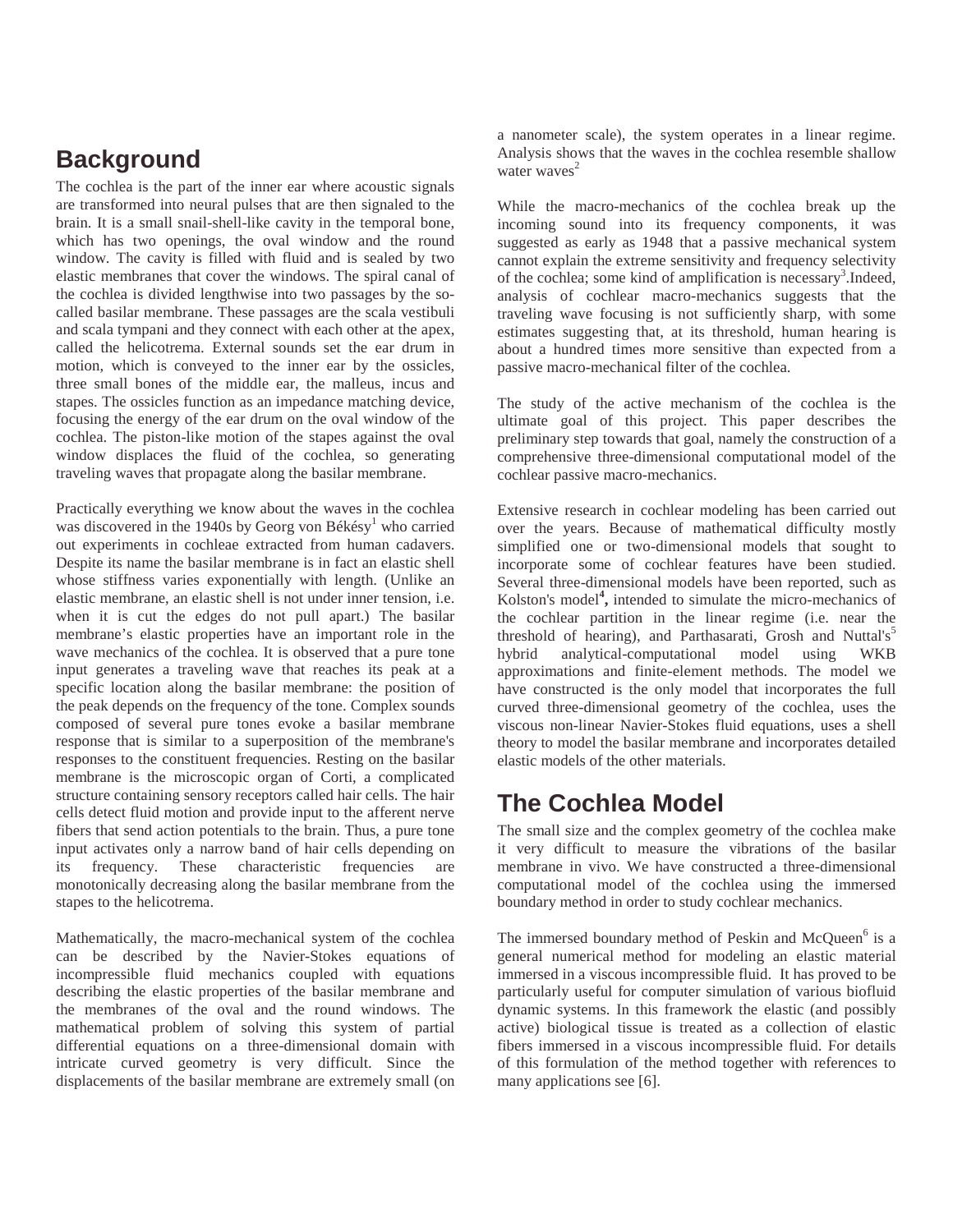The immersed boundary framework is suitable for modeling not only elastic fibers, but also different elastic materials having complicated structure. The cochlea model incorporates a shell theory into the immersed boundary framework, obtaining a practical computational method for modeling an elastic shell immersed in fluid<sup>7</sup>. The main advantage of the method is its conceptual simplicity: the viscous incompressible fluid is described by the Navier-Stokes equations, the geometry of the model mirrors the real-life curved three-dimensional cochlear geometry and models for elastic and active material components can be naturally integrated.

The geometric model of the cochlear anatomy is based on measurements that include the position of the basilar membrane, its width and the cross-sectional area of the scalae. There are six surfaces in this model: the basilar membrane, the spiral bony shelf, the tubular walls of scala vestibuli and scala tympani and the membranes covering the oval window and the round window. The basilar membrane is modeled as an elastic shell and the oval window and the round window membranes are modeled by computational grids, whose points are interconnected by elastic springs. Figure 1 shows a partially transparent cochlea model as it is seen from the outside.



**Figure 1 Partially transparent cochlea model as seen from the outside.**

In Figure 2 the two external walls forming the outer tube have been removed to expose the two membranes representing the oval and the round windows and the cochlear partition consisting of a bony shelf and a narrow basilar membrane. This is a snapshot of the system taken after several time steps of the simulation algorithm had been executed. One can see the input force applied to the oval window and the resulting traveling wave beginning to propagate along the basilar membrane.



**Figure 2 Snapshot of the internal parts of the system taken after several time steps of the simulation algorithm.**

We use a first-order immersed boundary numerical scheme, which is the easiest to implement and has the important advantage of modularity: integration of various models of immersed elastic material is straightforward. The bulk of the computation is related to the fluid equations and to the fluidmaterial interaction. The solution of the fluid equations uses the Fast Fourier Transform algorithm. (see [7]).

### **Software Implementation**

We have developed a suite of software codes to support our studies of the cochlea using the immersed boundary method. These include codes for the generation of simulation input models (implemented in C++), the main immersed boundary numerical solver, and those for the analysis and visualization of results.

The main workhorse in this suite is the general purpose immersed boundary code, which is written in C and requires extensive computing resources, in terms of CPU power, memory, and disk space for storage of the results. There are several C++ programs used to generate the input models for the immersed boundary code. The principal program generates an approximate cochlear geometry (as seen in Figures 1 and 2) and the material properties of various surfaces. To achieve approximately uniform mesh density the six surfaces of immersed material in the cochlea model are partitioned into 25 computational grids comprising approximately 750,000 points in total. They include an elastic shell modeling the basilar membrane, two elastic membranes modeling the oval and the round windows and 22 grids describing the bony walls and the shelf.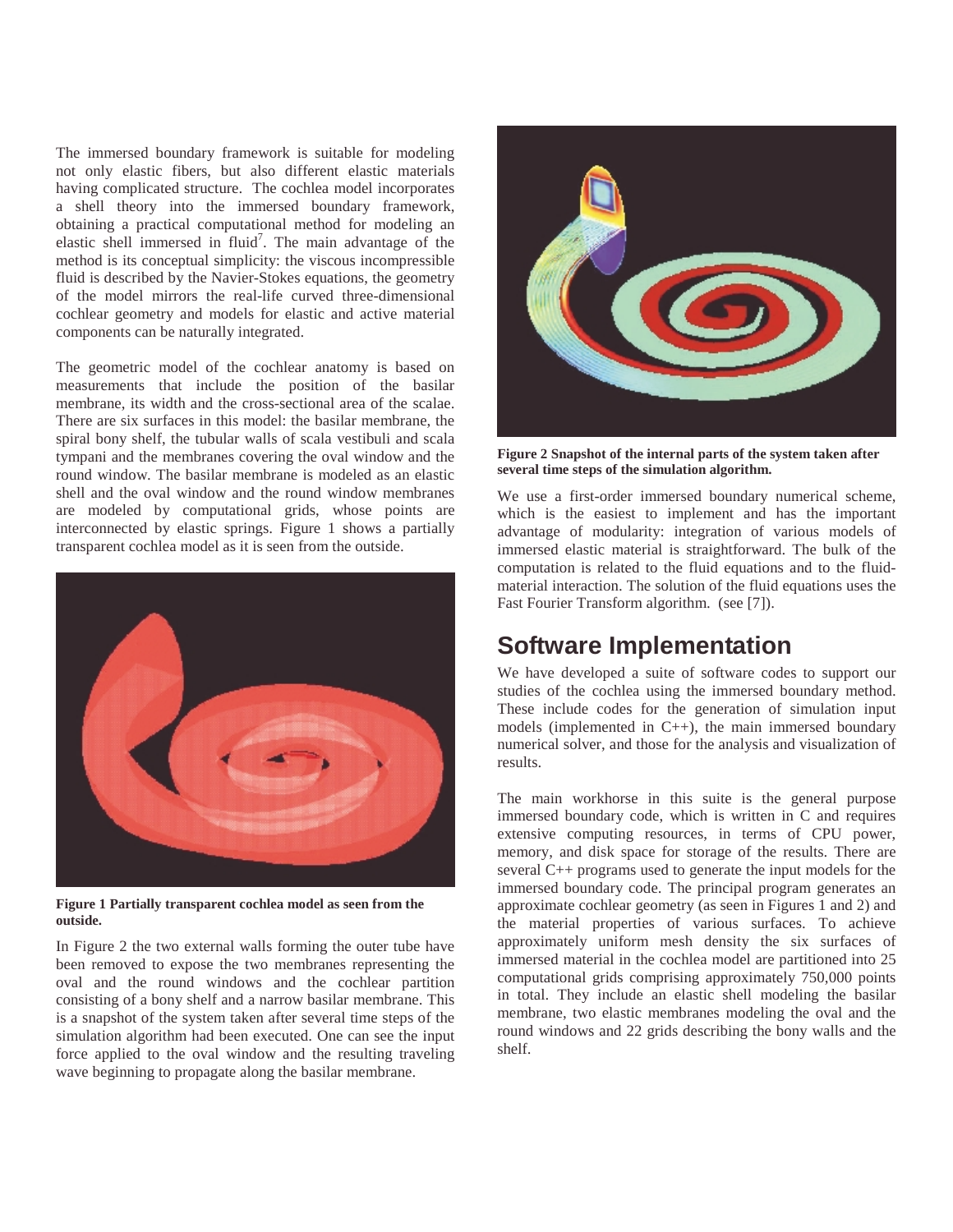The immersed boundary code has been optimized to run on several platforms: the Silicon Graphics Origin 2000 parallel architecture, the Cray T90 vector-parallel machine and the HP 9000 V-class and Superdome systems. There is also a version for a PC running under Windows, suitable for testing small models. The code is very well instrumented with calls to system timing routines. This information proves invaluable during porting and tuning of the software on different architectures. The largest and most recent numerical experiments have been carried out on the 32 processor HP Superdome installed at the Center for Advanced Computing Research (CACR) at Caltech.

The codes that are used to analyze and visualize the simulated data include a C++/OpenGL tool that runs on SGI and a Java/Java3D tool that runs on most platforms. These tools take as input the vertex coordinates for all computational grids in the cochlea model from the result files for each time step in the simulation. The tools generate a full 3D rendering of the model geometry. Since the displacements of the basilar membrane are very small (measured by a fraction of a nano-meter at the hearing threshold), they are color-coded to reveal the dynamics of the system. An essential insight into the basilar membrane dynamics is provided by the plot of the normal displacement of its center line (see Figure 3). Other Java tools display various important characteristics of the system dynamics, such as the response of individual points on the basilar membrane as a function of time. All of the graphics tools have built-in facilities for generating animation.

#### **The Computational Challenge**

The principal practical difficulty in the implementation of the macro-mechanical model of the cochlea is due to the fact that the basilar membrane is very narrow relative to the size of the whole cochlea. In humans it is approximately 3.5 cm long and its width grows from about 150µm near the stapes to approximately 560 µm near the helicotrema, while the size of the whole cochlea is on the order of 1cm x 1cm x 1cm. Consequently, a fluid grid of at least  $256<sup>3</sup>$  points is necessary to adequately resolve the small scale. In order to reduce the computing time several small changes were made to the geometric model of the cochlear anatomy. In the altered model the cochlea is packed more tightly and the whole structure fits in a half-cube, making it possible to use a fluid grid of 256 x 256 x 128 points. This configuration requires approximately 1.5 Gigabytes of main memory. Each time step of the immersed boundary computation consists of computing the forces the immersed material applied to the fluid, spreading these forces from the computational grid of the material to the computational grid of the fluid, solving the discretized Navier-Stokes equations and advancing the position of the immersed material using the newly obtained fluid velocity. The computation of the material forces is relatively inexpensive in

time. The fluid solver relies primarily on the efficient parallel Fast Fourier Transform routines. The other two demanding parts of the time step required development of a specialized algorithm carefully partitioning the fluid and the material grids into portions distributed to different processors in such a way as to prevent different processors from operating simultaneously on the same portion of the data.

Extensive optimization of the immersed boundary numerical solver was necessary to make numerical experiments with the cochlea model practical. We have achieved a "wall-clock" performance of approximately 1.3 seconds per time step for the cochlea model on the HP Superdome running in a dedicated mode. The HP 9000 Superdome at CACR contains 32 RISC processors arranged in a cell-based hierarchical crossbar architecture, with each cell consisting of 4 cpus with 8Gb of memory and an I/O sub-system. This architecture supports the shared memory programming model and the code efficiency was achieved primarily through the use of OpenMP parallelization directives.

In addition to the code instrumentation several software tools such as the HP CXperf and the KAI Guideview were used to display parallel efficiency of every section in the code and to examine data cache and TLB misses. As a result, the cochlea code achieves excellent scaling on the Superdome, as depicted in Figure 3.



**Figure 3: Wall clock time in seconds per one time-step vs. the number of system processors.**